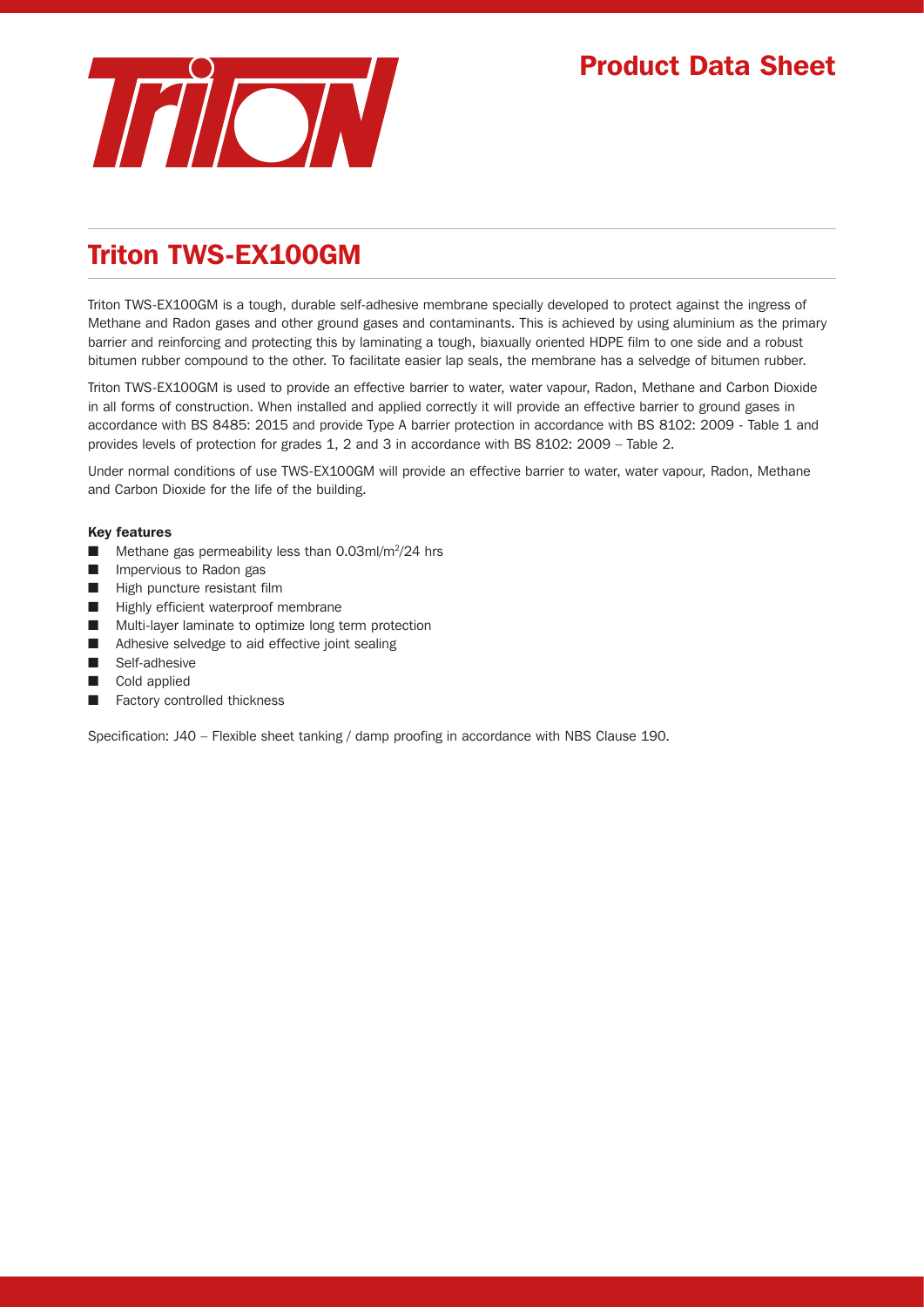



For installation advice please refer to application guidelines available separately from Triton Systems